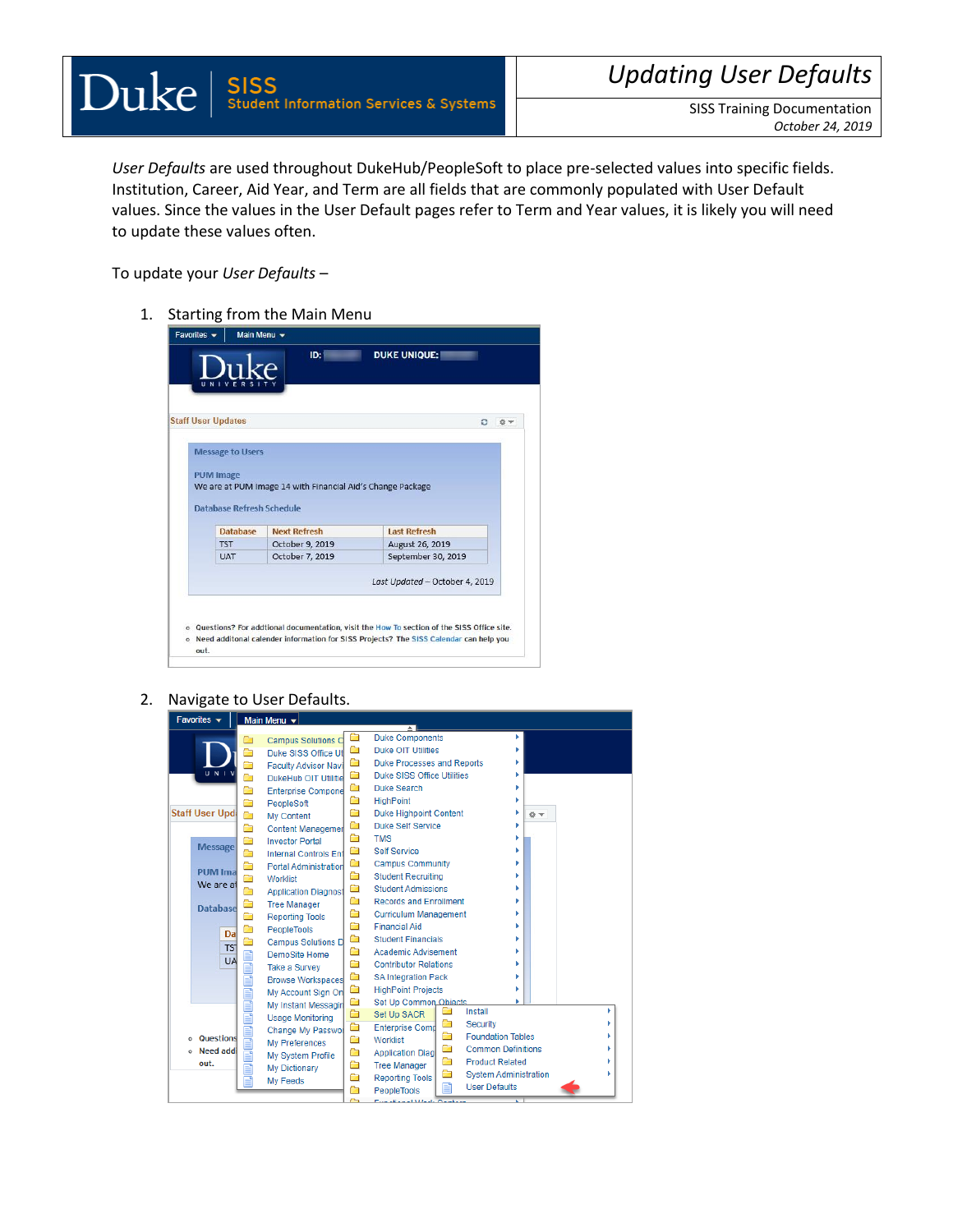- 3. *User Defaults* has multiple pages which can be updated. Below are examples of how these pages are commonly configured*.* 
	- a. *Please note – you will need to use the values most appropriate for your needs.*

## **User Defaults 1 –** Common values include Institution, Career and Term.

| Main Menu $\star$<br>Favorites $\blacktriangleright$<br>Campus Solutions Content ▼<br>Set Up SACR $\blacktriangledown$<br><b>User Defaults</b>                                                                                           |
|------------------------------------------------------------------------------------------------------------------------------------------------------------------------------------------------------------------------------------------|
| <b>DUKE UNIQUE:</b><br>Sear<br>ID:<br>ıke                                                                                                                                                                                                |
| $\mathbf{D}$<br><b>User Defaults 2</b><br><b>Enrollment Override Defaults</b><br><b>User Defaults 1</b><br><b>User Defaults 3</b><br><b>User Defaults 4</b>                                                                              |
| <b>User ID</b><br>Name                                                                                                                                                                                                                   |
| Academic Institution DUKEU Q<br><b>Duke University</b>                                                                                                                                                                                   |
| <b>Career Group SetID</b><br>$\alpha$                                                                                                                                                                                                    |
| <b>Facility Group SetID</b><br>Q                                                                                                                                                                                                         |
| Academic Career GRAD Q<br>Graduate                                                                                                                                                                                                       |
| <b>Academic Group</b><br>Q                                                                                                                                                                                                               |
| <b>Subject Area</b><br>Q                                                                                                                                                                                                                 |
| Term 1700 Q<br>2019 Fall Term                                                                                                                                                                                                            |
| <b>Academic Program</b><br>Q                                                                                                                                                                                                             |
| <b>Academic Plan</b><br>$\Omega$                                                                                                                                                                                                         |
| Academic Sub-Plan<br>$\Omega$                                                                                                                                                                                                            |
| <b>B</b> Save <b>E</b> Notify<br>User Defaults 1   User Defaults 2   User Defaults 3   User Defaults 4   Enrollment Override Defaults   Communication Speed Keys   User 3C Groups Summary   UCAS, UTT Defaults   User Default Attributes |

**User Defaults 2 –** Common values include SetID, Aid Year, Business Unit, Campus and Institution Set.

| ID:<br><b>DUKE UNIQUE</b><br>UNI<br>E<br>R<br>$\mathbf v$<br>s<br>D<br><b>User Defaults 2</b><br><b>User Defaults 3</b><br><b>User Defaults 1</b><br><b>User Defaults 4</b><br><b>Enrollment Override Defaults</b><br>User ID.<br><b>Name</b><br>SetID DUKEU Q<br><b>Duke University</b><br>Aid Year 2021<br>Q<br>Financial Aid Year 2020-2021<br>Business Unit DUKEU Q<br><b>Duke University</b><br><b>Application Center</b><br>Q<br><b>Recruiting Center</b><br>Q<br><b>Cashier's Office</b><br>Q<br><b>Department</b><br>Q<br><b>Admit Type</b><br>Q<br><b>Campus DUKE</b><br>$\overline{Q}$<br><b>Duke University</b><br>Institution Set DUKEU Q<br><b>Duke University</b> | Favorites $\rightarrow$ | Main Menu v | Campus Solutions Content ▼ |  | Set Up SACR $\blacktriangledown$<br><b>User Defaults</b> |  |  |
|---------------------------------------------------------------------------------------------------------------------------------------------------------------------------------------------------------------------------------------------------------------------------------------------------------------------------------------------------------------------------------------------------------------------------------------------------------------------------------------------------------------------------------------------------------------------------------------------------------------------------------------------------------------------------------|-------------------------|-------------|----------------------------|--|----------------------------------------------------------|--|--|
|                                                                                                                                                                                                                                                                                                                                                                                                                                                                                                                                                                                                                                                                                 |                         |             |                            |  |                                                          |  |  |
|                                                                                                                                                                                                                                                                                                                                                                                                                                                                                                                                                                                                                                                                                 |                         |             |                            |  |                                                          |  |  |
|                                                                                                                                                                                                                                                                                                                                                                                                                                                                                                                                                                                                                                                                                 |                         |             |                            |  |                                                          |  |  |
| <b>日</b> Save<br><b>TIP</b> Notify                                                                                                                                                                                                                                                                                                                                                                                                                                                                                                                                                                                                                                              |                         |             |                            |  |                                                          |  |  |